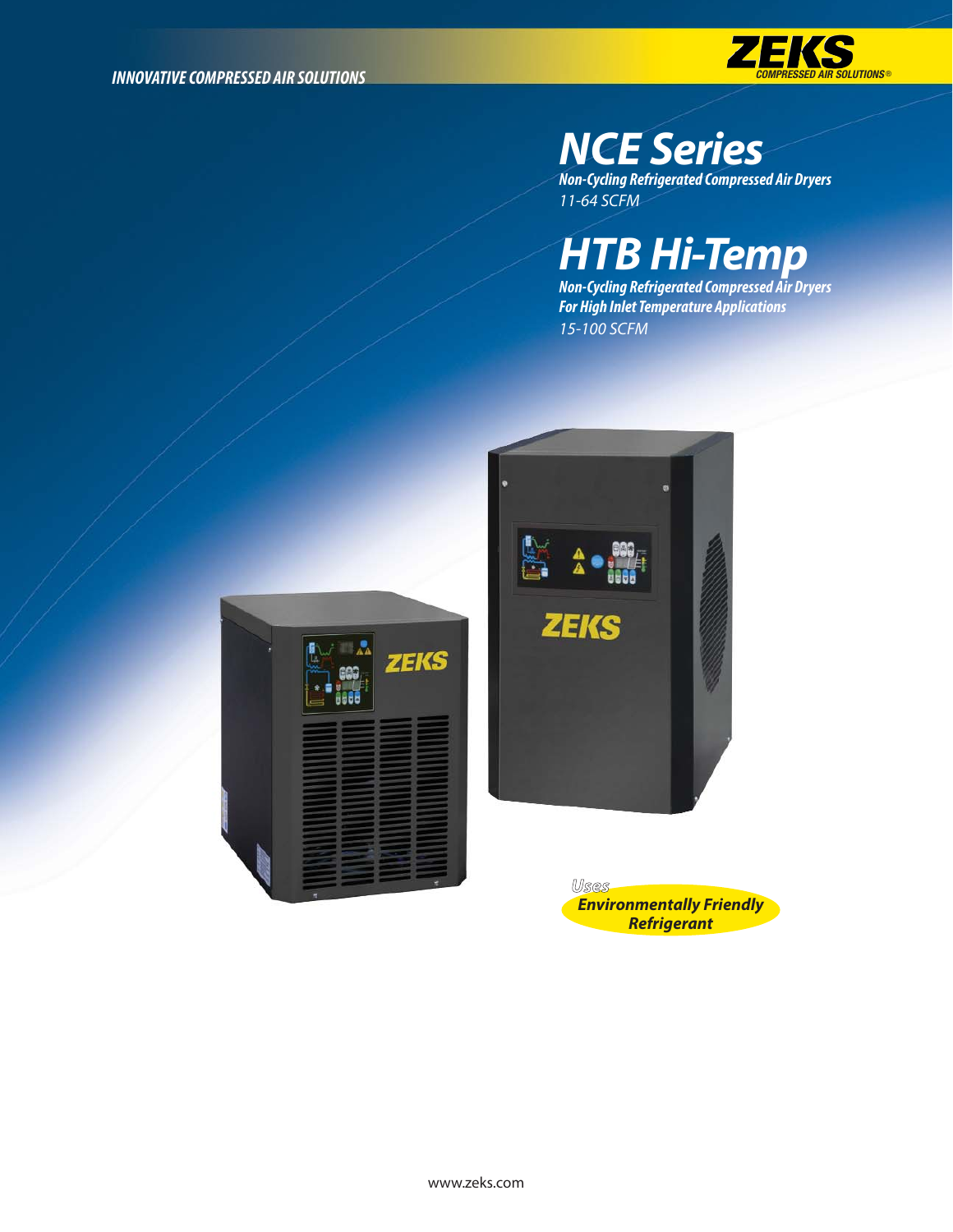### **ZEKS** *Meets The Needs Of Compressed Air Users*

*Compressed air is used commonly for powering tools and equipment, in production and finishing processes and to control valves and instruments. Water, compressor lubricant aerosols, and air-borne particulates can damage tools, increase maintenance requirements or spoil finished product. NCE and HTB Series*TM *Non-Cycling Refrigerated Dryers from ZEKS remove harmful moisture and contaminants from compressed air to guard against process waste and spoilage, and production downtime.*

## *NCE Series*

With a comprehensive list of standard features and innovative operation, NCE Series non-cycling dryers deliver value and performance in a compact design.

- **Integral Heat Exchanger/Separator** Compact and corrosion resistant, this unique assembly provides efficient air drying while minimizing dryer footprint.
- **VSD Fan Operation** Variable speed condenser fan control modulates fan speed in relation to dryer load. Slowing the speed of the fan under low load conditions saves energy. Additionally, long-term reliability is improved because fewer components are required within the refrigeration circuit.
- **Microprocessor Control** Dryer functions and drain operation are microprocessorcontrolled. LED display provides visual indication of dryer



operating status. A touchpad user interface permits easy manipulation of all dryer parameters.

With five models available in capacities from 11-64 SCFM, NCE Series dryers are ideally suited to air systems with 2.5 -10 compressor horsepower.

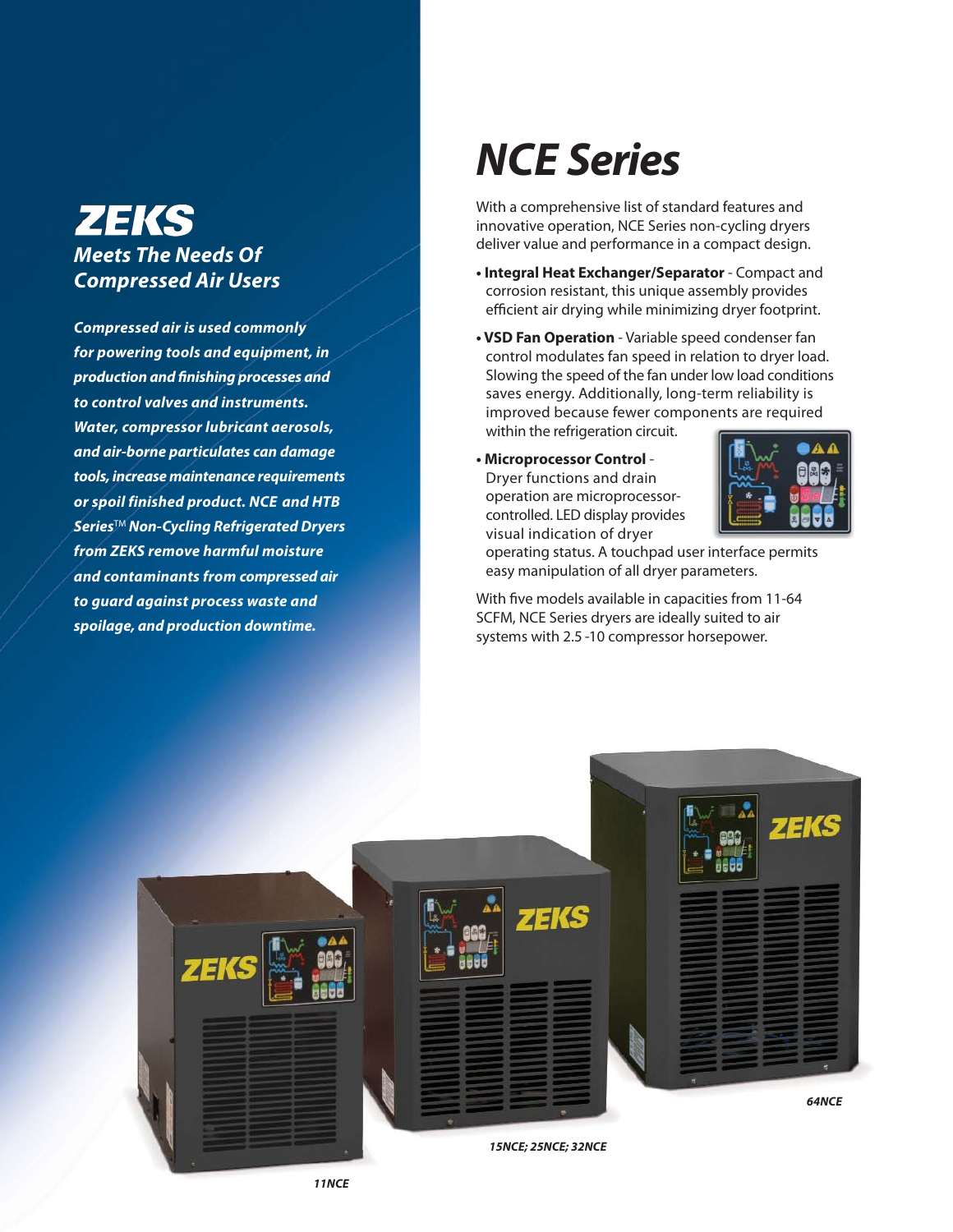

# *HTB Hi-Temp*

HTB Hi-Temp dryers are specifically engineered to provide efficient air treatment for high-temperature process air applications. Inlet air temperature has a significant effect on air dryer performance. Raising the inlet temperature by 20°F approximately doubles the amount of moisture in the air stream. HTB Hi-Temp dryers have unique features that address the demands of high temperature compressed air for economical delivery of clean, dry air including:

- *Integrated Air-Cooled Aftercooler*  Efficiently lowers inlet air temperature
- *Air-to-Air Exchanger* Economically cools air for energy savings
- *Internal Coalescing Filter*  Enhances separation of air and condensate

HTB Series dryers eliminate the need for separate aftercooler, separator and drain - only one piece of air treatment equipment to purchase and maintain.

Six HTB models, from 15 -100 SCFM, make selection easy. All are fully-featured, requiring only connection within the compressed air system and utility hookup.



*HTB015-HTB100*

### *NCE and HTB Standard Features*

- **• Integral Heat Exchanger/Separator**
- **• VSD Condenser Fan Control**
- **• Fully Hermetic Refrigeration System**
- **• NEMA 12 Electrical Design**
- **• Environmentally Friendly Refrigerant**
- **• Precooler/Reheater (Air-to-Air Exchanger)**
- **• Air-cooled Aftercooler** (HTB only)
- **• Built-in Coalescing Filter** (HTB only)
- **• Microprocessor Control with Touch Pad**
	- Illuminated compressor-running indicator
	- Condensate drain open indicator
	- Indication of full- or variable speed fan operation
	- Fault message indication
	- Drain timing/Drain test interface
- **• Reliable Electric Solenoid Drain**
- **• Galvanized Internal Structural Components**
- **• Powder-Coated Cabinet**
- **• Compact Design/Quiet Operation**
- **• UL Listed**

### *Available Options*

- **• Prefilter Particulate** (Field installed)
- **• Gauge Package** (Field installed)
	- Inlet or outlet air pressure and temperature
- **• 3-Valve Bypass** (Field installed)

*All NCE and HTB Models Use Environmentally Friendly*